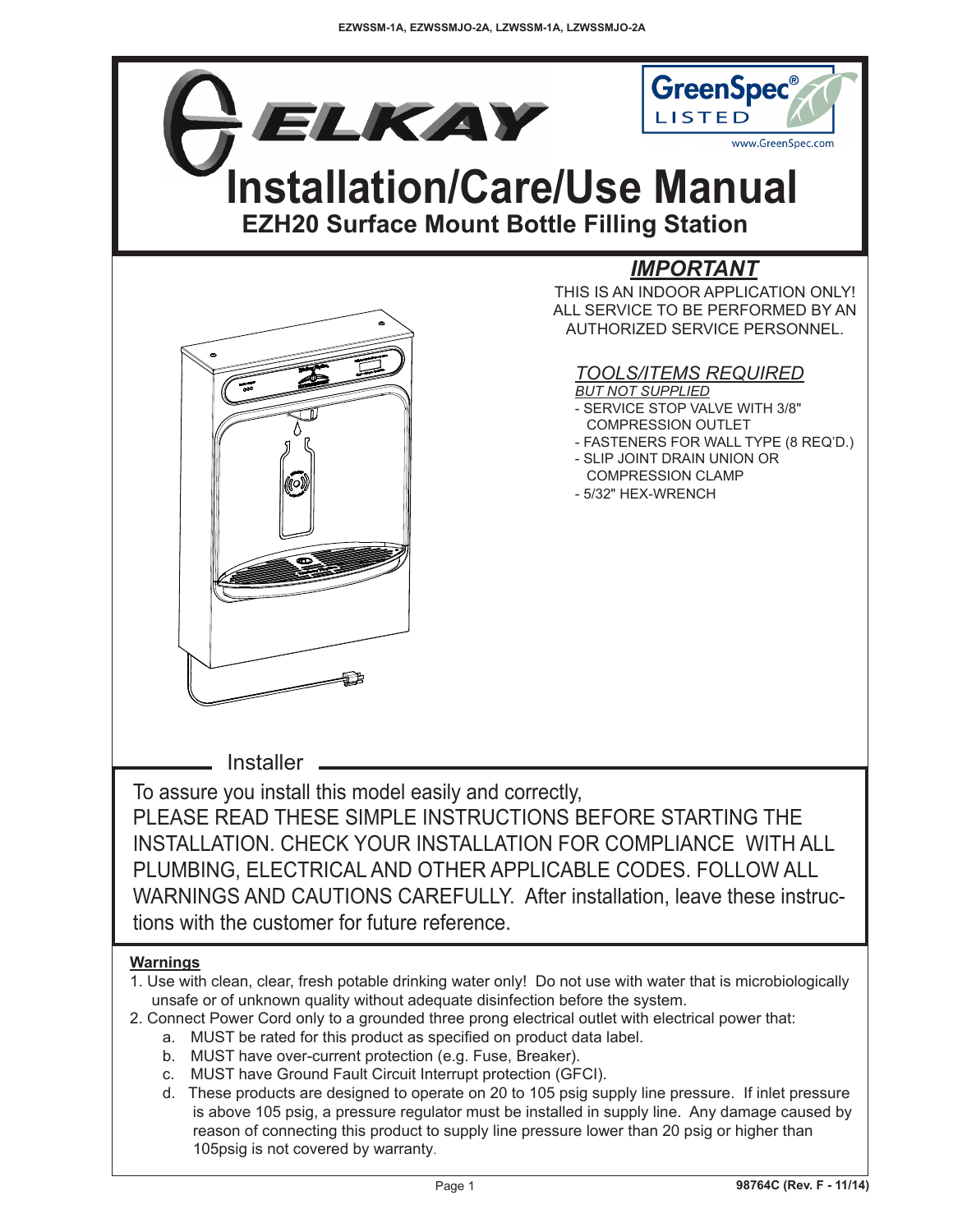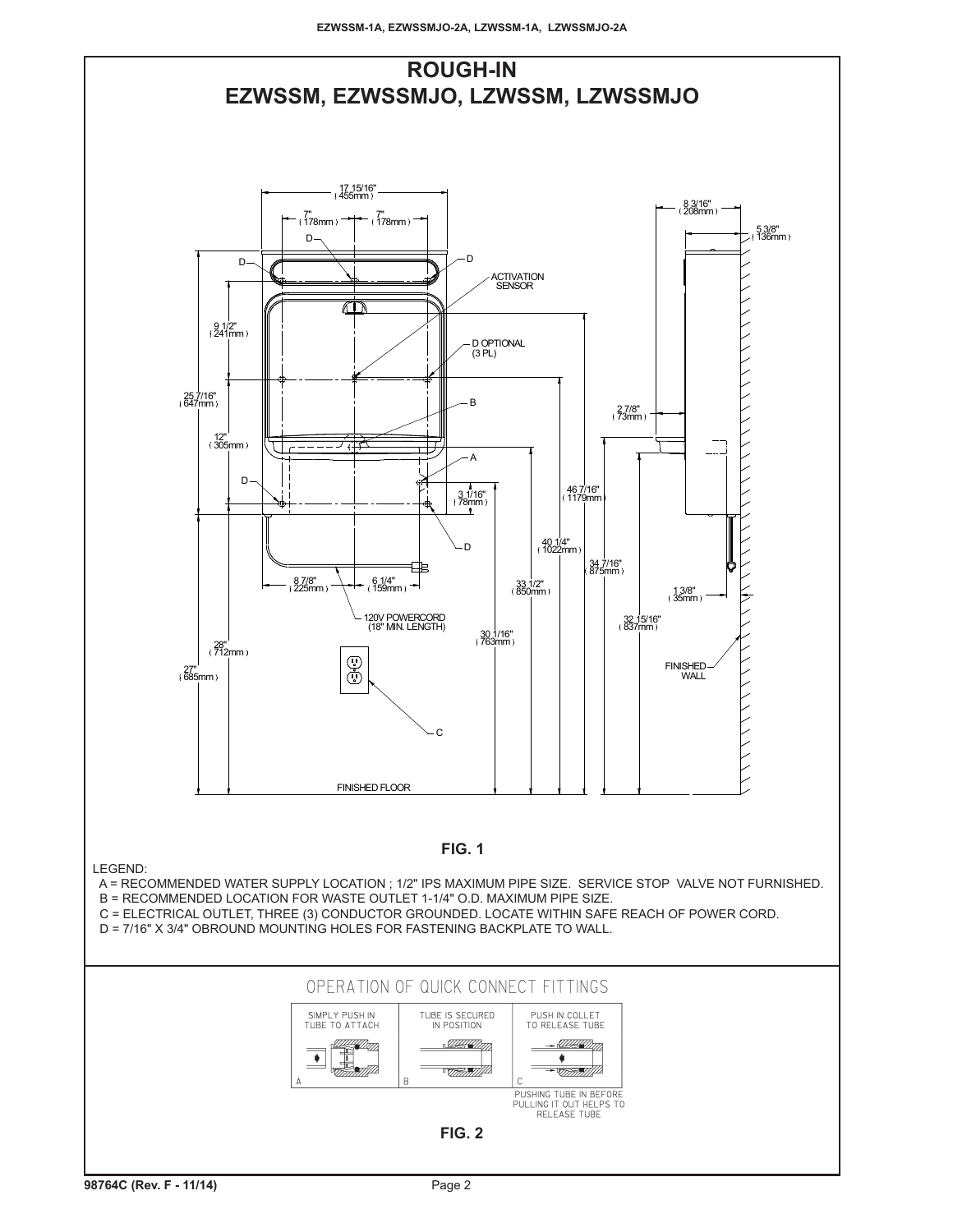## **INSTALLATION INSTRUCTIONS**

## **Pre-Installation (reference Rough-In, Fig. 1)**

- 1. Ensure Wall is structurally sound to bear the loads imparted by the EZH2O™ Surface Mount Bottle Filling Station (On-Wall Bottle Filler). If necessary, install a Wall Support Carrier (not supplied).
- 2. Ensure Water Supply Line and Drain Line are sized and located as specified the Rough-in diagram.
- 3. Ensure electrical Wall Outlet is within reach of Power Cord and is live with electrical power. See Warnings.
- 4. Test GFCI before proceeding: Push Test button to ensure power cuts off. Then push Reset before operating.
- 5. Attach Service Stop Valve (not supplied) to Water Supply line orienting the 3/8"O.D. female compression outlet horizontally to the left. Purge water line and test for leakage. Correct any leakage.
- 6. Ensure package contains the following components:



## **Wall Mounting (reference Rough-In, Fig. 1)**

- 1. Remove Bottom Cover from Bottle Filler by removing two(2) screws from bottom of unit. Use a 5/32" hex wrench (not supplied). Remove and place aside new Filter Cartridge shipped inside Bottle Filler.
- 2. Remove Back Panel from Bottle Filler by removing two(2) screws from top of unit that secures the Top Cover.
- 3. Fasten Back Panel to structurally secure wall thru eight(8) 7/16" obround holes with fasteners appropriate for wall type. Locate Back Panel as specified in Rough-In. If necessary, attach to Wall Support Carrier (not supplied).
- 4. Ensure Bottom Cover is not obstructed by the roughed-in Water and Drain Lines. Test by sliding Bottom Cover up into Back Panel opening. If Bottom Cover is prevented from seating properly, reposition Water and/or Drain Lines slightly until the Bottom Cover fits easily.
- 5. Before hanging the On-Wall Bottle Filler, ensure the Insulated Waterline is routed inside of the Rear Cross Member. If outside the Cross Member, reposition to inside or else the unit cannot be installed properly.
- 6. Hang the On-Wall Bottle Filler onto the Back Panel, aligning three(3) tabs into three(3) slots on Rear Cross Member.
- 7. Secure Bottle Filler to Back Panel by replacing Top Cover on top of unit and fastening with two(2) supplied screws.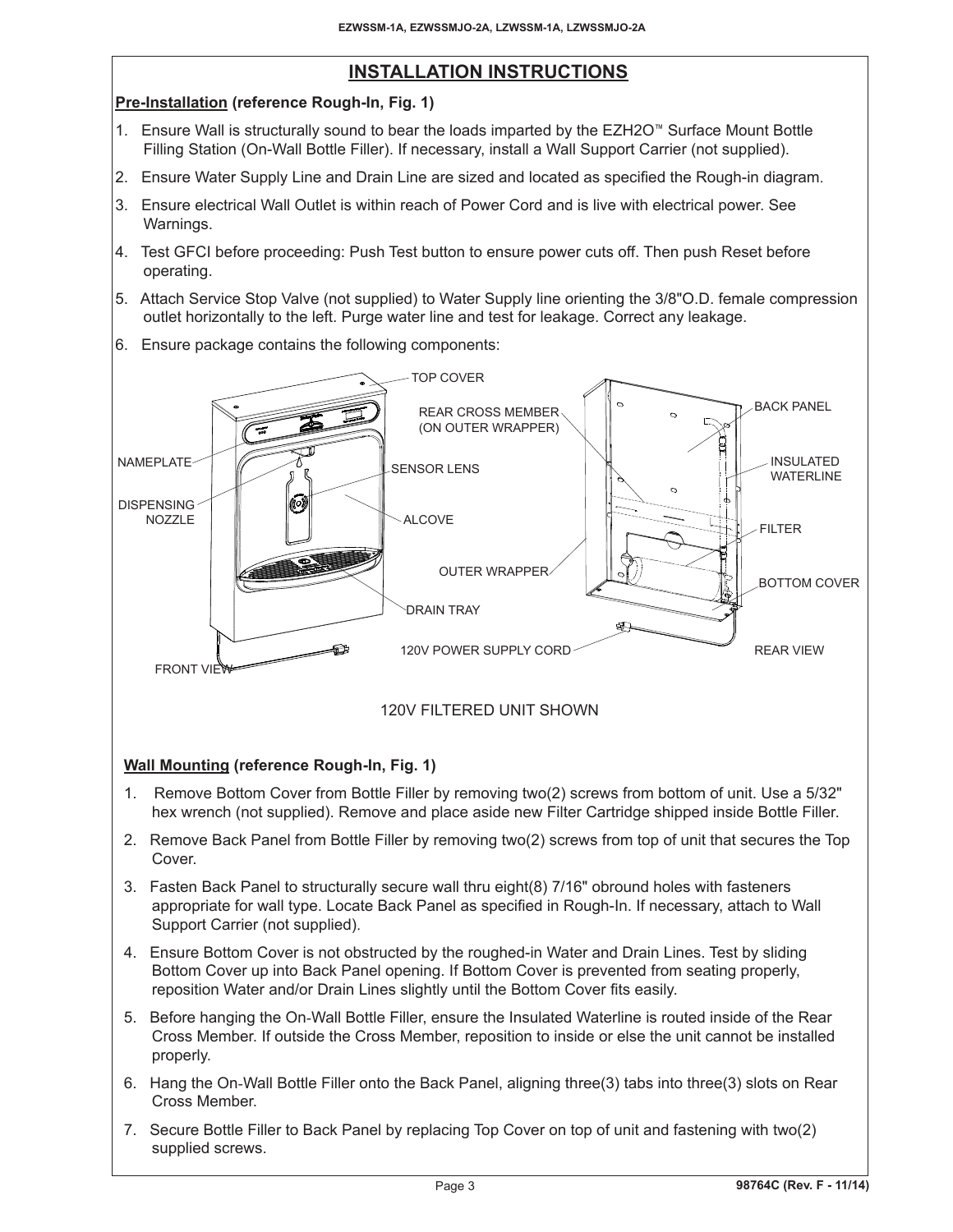### **Plumbing Connections**

- Ensure lines and ports remain clean and free of contaminants during assembly.
- Purge each component if necessary.
- To ensure quick-connect connections seal properly, follow instructions per Figure 2.

## **Connect Plumbing Lines**

- *1.* Connect water supply line to unit:
- *1.1. Filtered Units*: Connect the 3/8" O.D. Polytube (supplied factory attached on the Filter Head inlet port) to the 3/8" Compression end of Service Stop Valve.
- *1.2. Non-filtered Units*: Connect the 3/8"O.D. Polytube with Insulation to the 3/8" Compression end of Service Stop Valve.
- *2.* Connect water supply line from Filter:
- *2.1. Filtered Units*: Connect the quick-connect Reducing Union Adapter Fitting, located at end of 3/8"O.D. Polytube with Insulation, to the ¼" O.D. polytube (supplied factory attached on the Filter Head outlet port).
- *2.2. Non-filtered Units*: No connections necessary.
- 3. Connect the 1-1/4"O.D. Drain Tray Outlet to the in-wall Drain Line using a Slip Joint Drain Union or compression clamp (not supplied). Tighten all connections water tight.
- 4. Install new Filter Cartridge by removing its protective cap, inserting into Filter Head and rotating Filter Cartridge clockwise until it bottoms-out into Filter Head.
- 5. Turn water supply on, inspect for leaks and correct any leaks before continuing.

## **Connect Electrical Power:**

- 1. For 120V Models: Plug Power Cord into wall outlet.
- 1.1. For 220V Models: Thread one end of Power Cord Plug through Bottom Cover and into Power inlet of Bottle Filler, then plug other end of power cord into wall outlet.
- 2. Confirm unit is on:
- *2.1. Filtered Units*: Both the Filter Status Green LED and the Bottle Counter LCD on the Nameplate are illuminated.
- *2.2. Non-Filtered Units*: The Bottle Counter LCD on the Nameplate is illuminated.
- 3. Ensure water dispenses: Activate unit by placing cup, hand or an opaque object in front of Sensor Lens and water should flow. It is normal for the water stream to sputter with air when the unit is new or a new filter cartridge is installed.
- 4. Ensure a steady water flow is obtained: Activate unit per above and hold until all air entrapped in lines and filter is purged. Since unit only dispenses water for 20 seconds per activation, multiple activations may be required.
- 5. Inspect for leaks and if any found, unplug unit and correct before continuing.
- 6. If setting up the Control Board for the first time, go to Setting the Control Board (below) before continuing.
- 7. For 220V Models: Place Cable Clamp (supplied) on Power Cord (See Fig. 5) allowing sufficient slack for installing and removing Bottom Cover with cord plugged in and secure Clamp with Screw (supplied).
- 8. Place Bottom Cover in position on underside of unit with long tab against wall and slide up into Back Panel opening. Secure with two supplied Allen head screws using a 5/32" hex-wrench (not supplied).
- 9. For 120V Models: For a clean appearance, gather and loop any extra Power Cord and secure to the underside of Bottom Cover with supplied adhesive backed clip.

## **Changing the Filter**

- 1. Remove the Bottom Cover of the Bottle Filler by removing the two (2) screws.
- 2. Remove filter from head by rotating filter counterclockwise.
- 3. Remove new filter from carton, remove protective cap; cap may be placed on an old filter to reduce the chance of the water spilling from filter housing.
- 4. Attach filter to filter head by firmly inserting into head and rotating filter clockwise.
- 5. Activate sensor on Bottle Filler until approximately 1 gallon of water is dispensed. This flushing procedure purges air and fine carbon particles from the filter.

## **Instruction for Use**

- 1. To activate water flow, position mouth of water bottle or container under Dispensing Nozzle and in a continuous motion, swing and hold container in front of Sensor Lens. Hold until container is filled to level desired.
- 2. To stop water flow, pull container away from Sensor Lens.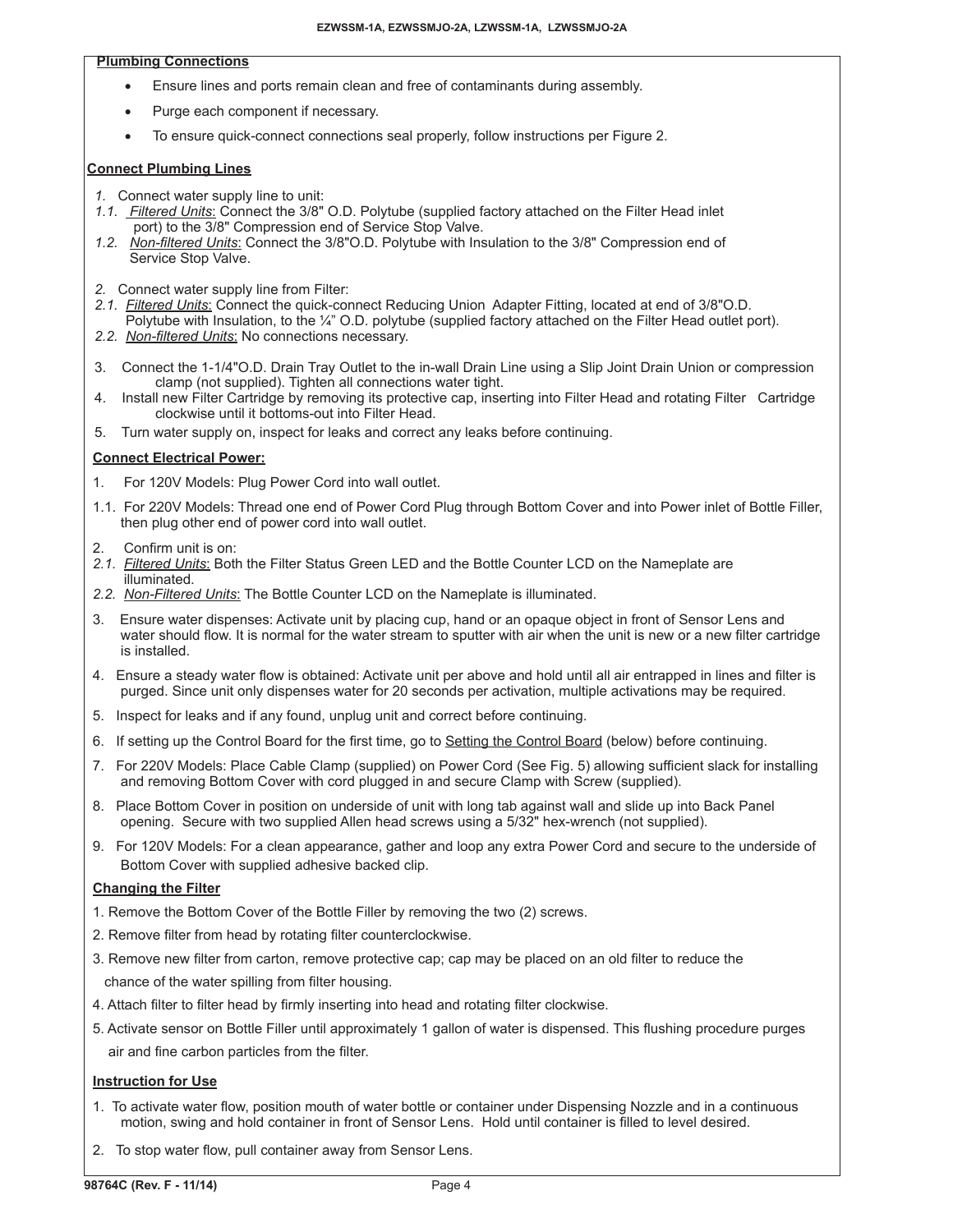## **BF9 PROGRAM SETTING THE CONTROL BOARD**

#### **VERIFY CONTROL BOARD SOFTWARE**

- 1) To verify the software program of the control board the unit will need to be shut down and restarted. The chiller (if present) does not need to be shut down and restarted.
- 2) Shut down the unit by unplugging the power cord from the wall outlet.
- 3) Restart the unit by plugging the power cord back into the wall outlet.
- 4) Upon start up the bottle count display will show the software designation of BF9 or BF11.

#### **ACCESSING THE PROGRAMING BUTTON**

- 1) To access the program button, remove the two (2) screws holding the Bottom Cover in place. Button is located within finger reach from the underside of the unit on the front right hand side.
- 2) When finished setting control board, reinstall Bottom Cover and secure with the same two (2) screws.

## **RESET THE FILTER MONITOR**

- 1) Instructions apply to filtered units only.
- 2) Depress the program button for approximately 2 seconds until the display changes then release. The display will change and scroll through two messages: "RST FLTR" – Reset Filter Monitor
- "SETTINGS" System Settings Sub Menu If the program button is not pushed again the display will scroll through the two messages above for three cycles and then default back to bottle count and be back in run mode.
- 3) When the display changes to "RST FLTR", depress the button again. The display will change to show "FLT =". Depress the button again and the display will show "FLTR =0"
- 4) The Green LED should be illuminated indicating that the visual filter monitor has been reset.
- 5) There are three (3) LED's that indicate the following:
	- **Green**: LED (Good) indicates that the filter is operating within 0% - 80% of its life.
		- **Yellow**: LED indicates that the filter is operating within 80% - 100% of its life.
		- **Red**: LED (Replace) indicates that the filter needs to be replaced since it has reached end of filter life.

#### **SETTING RANGE OF THE IR SENSOR**

- 1) Depress the program button for approximately 2 seconds until the display changes then release. The display will change and scroll through two messages: "RST FLTR" – Reset Filter Status LED "SETTINGS" – System Settings Sub Menu If the program button is not pushed again the display will scroll through the two messages above for three cycles and then default back to bottle count and be back in run mode.
- 2) When the display changes to "SETTINGS", depress the button again. The display will change to show "RNG SET"- Range set for IR sensor. "UNIT TYP" - Type of unit (REFRIG or NON-REFRIG) "RST BCNT" - Reset bottle count
- 3) When display shows "RNG SET" push program button once the display will show current value (can be  $1 - 10$ ) i.e. "RNG =  $3$ ".
- 4) Once display shows current value push the program button to scroll through value of 1 – 10. Select the desired range setting.
- 5) Once range is selected allow approximately 4 seconds to pass and then the display will go back to bottle counter and be in run mode.
- 6) Test bottle filler by placing bottle or hand in front of sensor to make sure water is dispensed.

1) Depress the program button for approximately 2 seconds until the display changes then release. The display will change and scroll through two messages: "RST FLTR" – Reset Filter Status LED "SETTINGS" – System Settings Sub Menu If the program button is not pushed again the display will scroll through the two messages above for three cycles and then default back to bottle count and be back in run mode.

**SETTING UNIT TYPE**

- 2) When the display changes to "SETTINGS", depress the button again. The display will change to show "RNG SET"- Range set for IR sensor. "UNIT TYP" - Type of unit (REFRIG or NON-REFRIG) "RST BCNT" - Reset bottle count
- 3) When display shows "UNIT TYP" push program button once, the display will show current value Can be REFRIG or NON-REFRIG
- 4) Push button once to change value. Once value is selected the display will show the new value. (Can be REFRIG or NON-REFRIG) "REFRIG" - stands for refrigerated product. In this setting the flow rate is estimated at 1.0 gallon per minute. "NON-REFRIG" - stands for nonrefrigerated product. In this setting the flow rate is estimated at 1.5 gallons per minute.
- 5) Allow approximately 4 seconds to pass and the display will return to bottle counter and be in run mode.

## **RESETTING BOTTLE COUNT**

- 1) Depress the program button for approximately 2 seconds until the display changes then release. The display will change and scroll through two messages: "RST FLTR" – Reset Filter Status LED "SETTINGS" – System Settings Sub Menu If the program button is not pushed again the display will scroll through the two messages above for three cycles and then default back to bottle count and be back in run mode.
- 2) When the display changes to "SETTINGS", depress the button again. The display will change to show "RNG SET"- Range set for IR sensor. "UNIT TYP" - Type of unit (REFRIG or NON-REFRIG) "RST BCNT" - Reset bottle count If the button is not pushed again the display will scroll through the three messages above for three cycles and return to run mode.
- 3) When display shows "RST BCNT" push program button once the display will show current value e.g. "00033183".
- 4) Once display shows current value push the program button once more to reset back to 0. The display will show BTLCT = 0 for approximately 2 seconds and then return to run mode showing 00000000 bottles.
- 5) Testing the bottle counter: REFRIG units: Place bottle or hand in front of sensor for approximately 9 seconds to see bottle counter count 00000001. NOTE: Bottle count is approximate and is dependent on water pressure and flow through the filter. NON-REFRIG units: Place bottle or hand in front of sensor for approximately 6 seconds to see bottle counter count 00000001. NOTE: Bottle count is approximate and is dependent on water pressure and flow restrictions.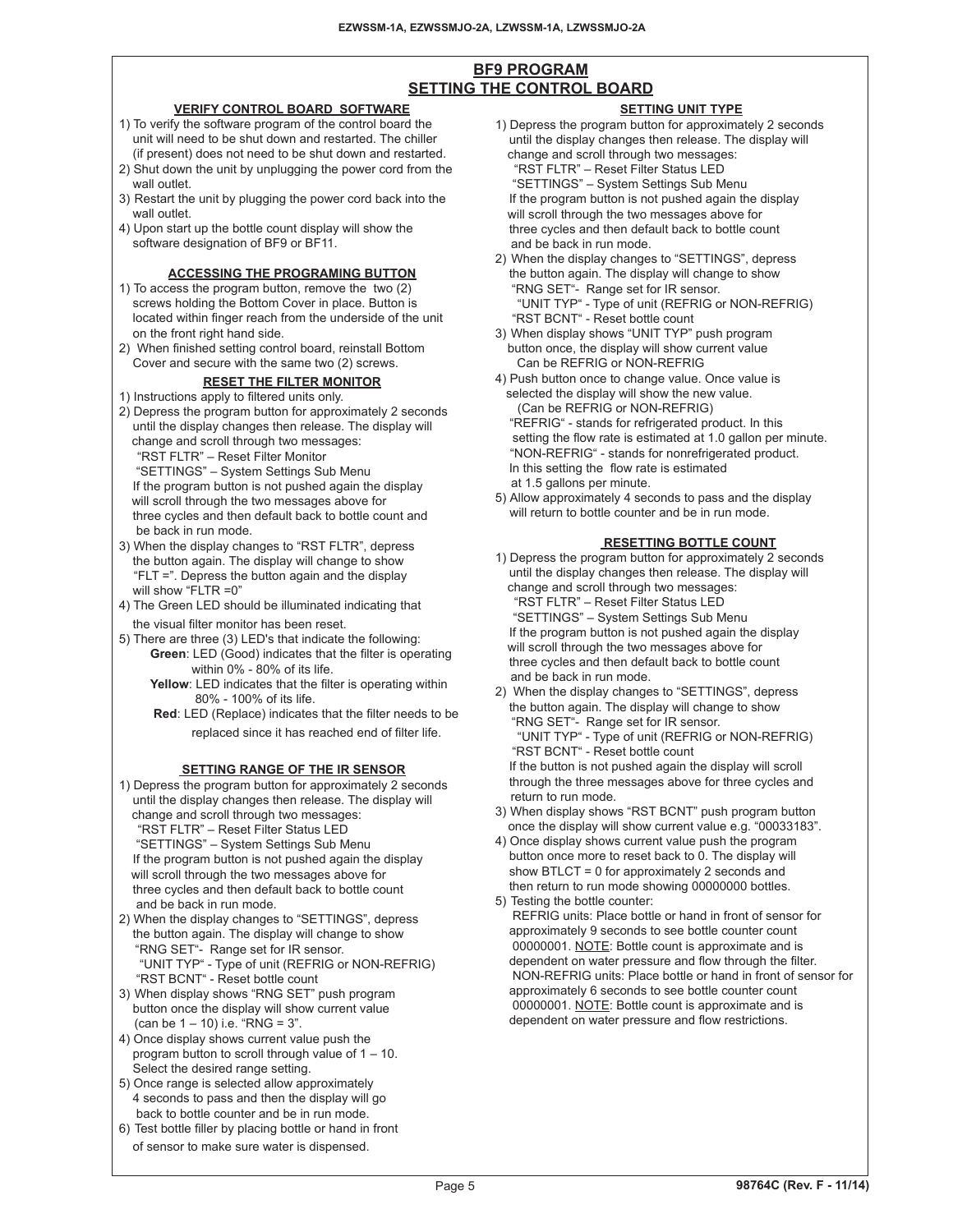## **BF11 PROGRAM SETTING THE CONTROL BOARD**

#### **VERIFY CONTROL BOARD SOFTWARE**

- 1) To verify the software program of the control board the unit will need to be shut down and restarted. The chiller (if present) does not need to be shut down and restarted.
- 2) The units lower panel must be open to access the power cord and wall outlet.
- 3) Shut down the unit by unplugging the power cord from the wall outlet.
- 4) Restart the unit by plugging the power cord back into the wall outlet.
- 5) Upon start up the bottle count display will show the software designation of BF9 or BF11.
- 6) Reference the BF9 or BF11 instructions for setting thecontrol board.

## **ACCESSING THE PROGRAMMING BUTTON**

1) To access the program button remove the top cover of the bottle filler. Remove the two (2) screws holding top cover to bottle filler with a 5/32" allen wrench . Remove top cover. Do not discard mounting screws, they will be needed to reinstall the top cover after programming operations are completed. The programming button is located at the top right side of the unit on the control board.

## **RESET THE FILTER MONITOR**

- 1) Instructions apply to filtered units only.
- 2) Depress the program button for approximately 2 seconds until the display changes then release. The display will change and scroll through two messages: "RST FLTR" – Reset Filter Monitor "SETTINGS" – System Settings Sub Menu If the program button is not pushed again the display will scroll through the two messages above for three cycles and then default back to bottle count and
- be back in run mode. 3) When the display changes to "RST FLTR", depress the button again. The display will change to show "FLTR =". Depress the button again and the display will show "FLTR =0"
- 4) The Green LED should be illuminated indicating that the visual filter monitor has been reset.

#### **SETTING RANGE OF THE IR SENSOR**

- 1) Depress the program button for approximately 2 seconds until the display changes then release. The display will change and scroll through two messages: "RST FLTR" – Reset Filter Status LED "SETTINGS" – System Settings Sub Menu If the program button is not pushed again the display will scroll through the two messages above for three cycles and then default back to bottle count and be back in run mode. 2) When the display changes to "SETTINGS", depress the button again. The display will change to show
- "RNG SET" Range set for IR sensor. "UNIT TYP" - Type of unit (REFRIG or NON-RFRG) "FLT SIZE" - Select filter capacity "RST BCNT" - Reset bottle count
- 3) When display shows "RNG SET" push program button once the display will show current value  $(can be 1 - 10) e.g. 'RNG = 3'.$
- 4) Once display shows current value push the program button to scroll through value of 1 – 10. Select the desired range setting.
- 5) Once range is selected allow approximately 4 seconds to pass and then the display will go back to bottle counter and be in run mode.
- 6) Test bottle filler by placing bottle or hand in front of sensor to make sure water is dispensed.

## **SETTING UNIT TYPE**

- 1) Depress the program button for approximately 2 seconds until the display changes then release. The display will change and scroll through two messages: "RST FLTR" – Reset Filter Status LED "SETTINGS" – System Settings Sub Menu If the program button is not pushed again the display will scroll through the two messages above for three cycles and then default back to bottle count and be back in run mode.
- 2) When the display changes to "SETTINGS", depress the button again. The display will change to show "RNG SET" - Range set for IR sensor. "UNIT TYP" - Type of unit (REFRIG or NON-RFRG) "FLT SIZE" - Select filter capacity "RST BCNT" - Reset bottle count
- 3) When display shows "UNIT TYPE" push program button once the display will show current value Can be REFRIG or NON-RFRG
- 4) Push button once to change value. Once value is selected the display will show the new value. (Can be REFRIG or NON-RFRG) "REFRIG" - stands for refrigerated product. In this setting the flow rate is estimated at 1.0 gallon per minute. "NON-RFRG" - stands for nonrefrigerated product. In this setting the flow rate is estimated at 1.5 gallons per minute. Both "REFRIG" and "NON-RFRG" simulate
- 1 bottle equal to 20 oz.
- 5) Allow approximately 4 seconds to pass and the display will return to bottle counter and be in run mode.

## **RESETTING BOTTLE COUNT**

- 1) Depress the program button for approximately 2 seconds until the display changes then release. The display will change and scroll through two messages: "RST FLTR" – Reset Filter Status LED "SETTINGS" – System Settings Sub Menu If the program button is not pushed again the display will scroll through the two messages above for three cycles and then default back to bottle count and be back in run mode.
- 2) When the display changes to "SETTINGS", depress the button again. The display will change to show "RNG SET"- Range set for IR sensor. "UNIT TYP" - Type of unit (REFRIG or NON-RFRG) "FLT SIZE" - Select filter capacity "RST BCNT" - Reset bottle count If the button is not pushed again the display will scroll

 through the four messages above for three cycles and return to run mode.

- 3) When display shows "RST BCNT" push program button once the display will show current value e.g. "00033183".
- 4) Once display shows current value push the program button once more to reset back to 0. The display will show BTLCT = 0 for approximately 2 seconds and then return to run mode showing 00000000 bottles.
- 5) Testing the bottle counter:
	- REFRIG units: Place bottle or hand in front of sensor for 9.4 seconds to see bottle counter count 00000001. (This is based on filling a 20 oz. bottle)
	- NON-RFRG units: Place bottle or hand in front of sensor for 6.25 seconds to see bottle counter count 00000001. (This is based on filling a 20 oz bottle)

# CONTINUED ON PAGE 7